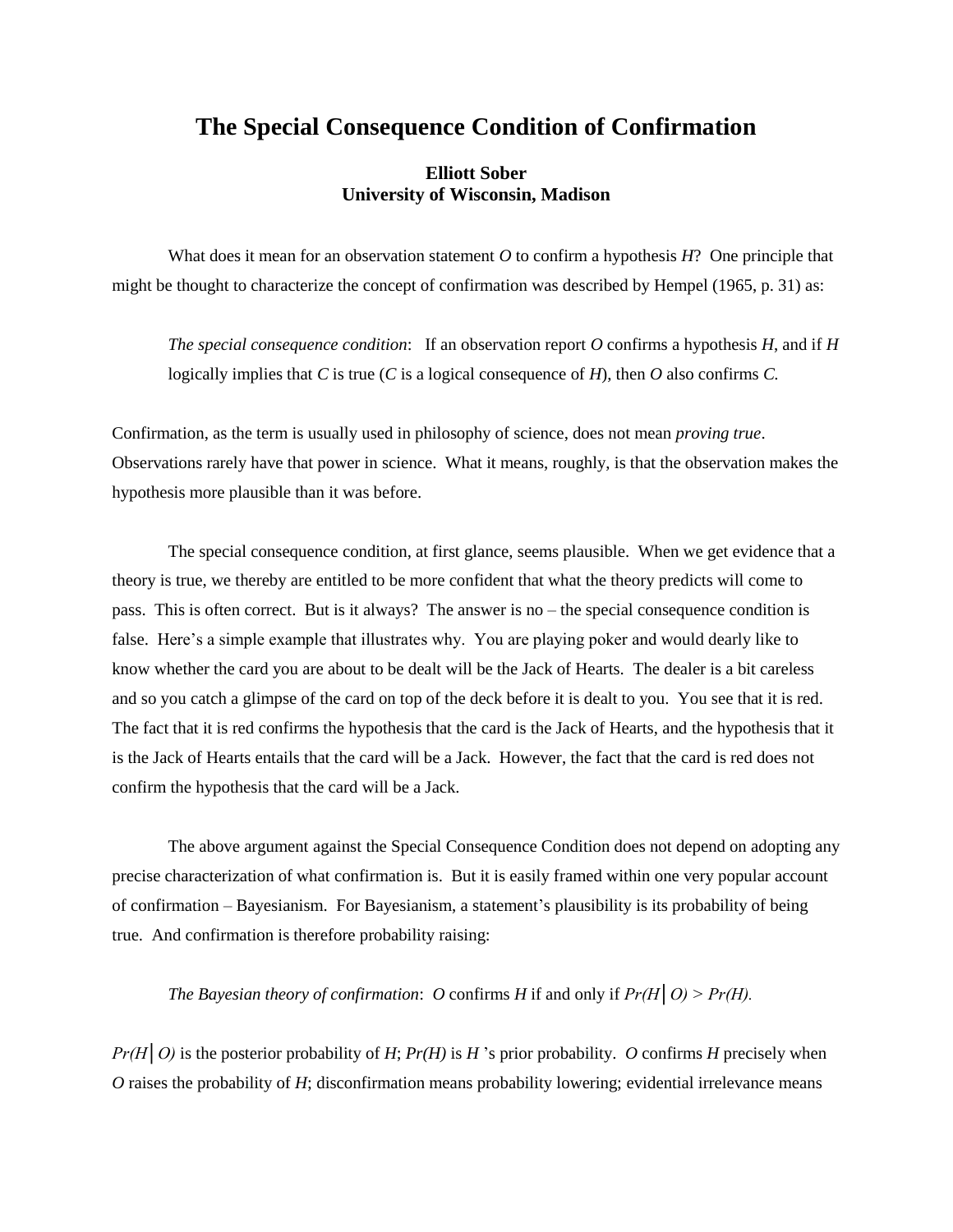that the observation doesn't change the probability of the hypothesis. The general reason why Bayesianism is incompatible with the special consequence condition is depicted in the accompanying figure.<sup>1</sup>



The Special Consequence Condition arguably plays a role in the Quine/Putnam indispensability argument for mathematical realism (Sober 1993). The argument says that the empirical success of an empirical theory is evidence for the existence of the mathematical entities whose existence the theory entails. Consider a linear model that describes how temperature (y) and pressure (x) are related in a kettle filled with water that you might heat up on your stove:

(LIN) There exist numbers m and b such that  $y = mx + b$ .

Suppose you heat the kettle up to various temperatures, measure the pressure, and thereby get evidence for (LIN). LIN entails that numbers exist. The Special Consequence Condition concludes that your kettle observations are evidence for the existence of numbers.

 $\overline{a}$ 

 $1$  I am indebted to Kotzen (2007) for this way of representing the point.